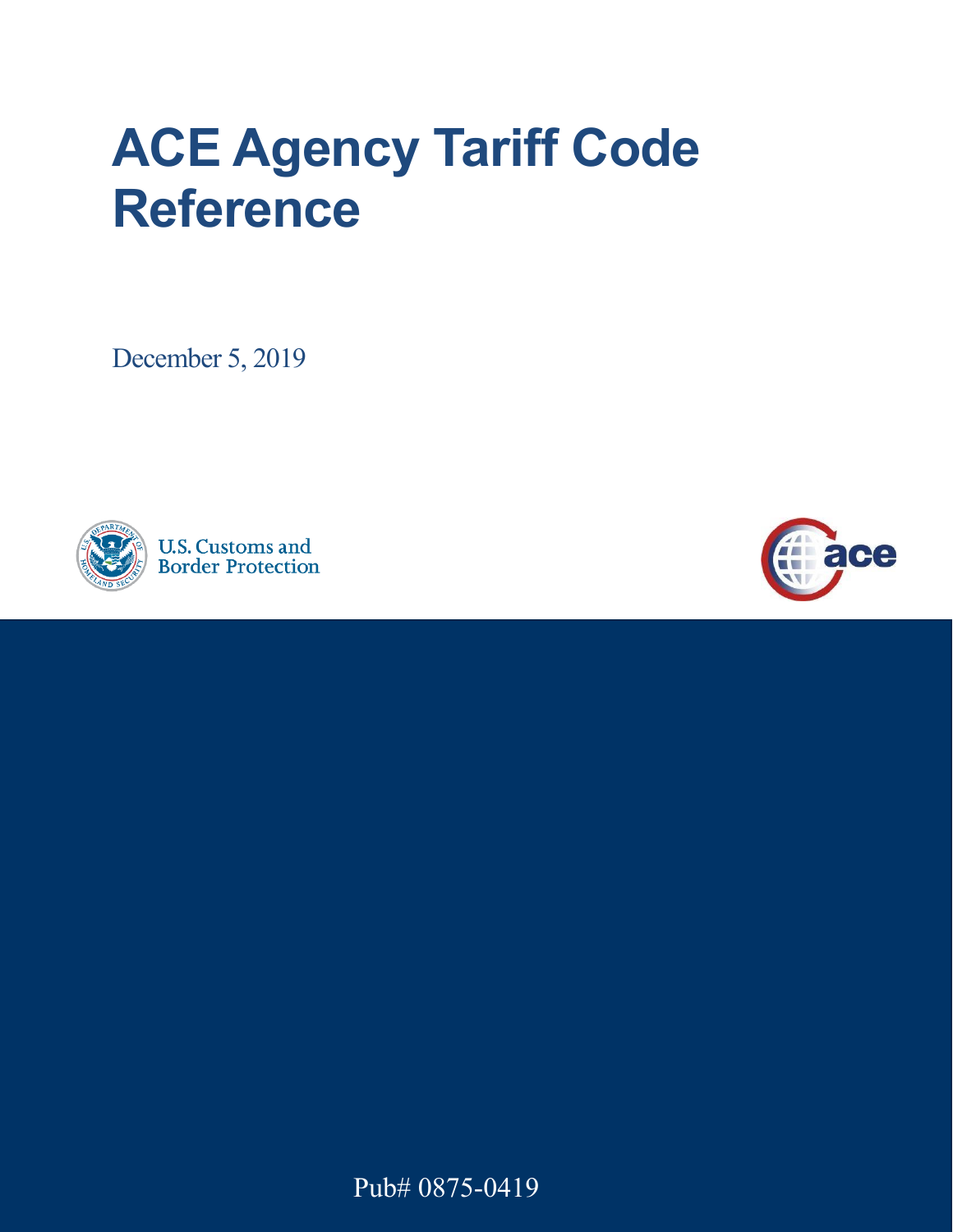



## **Contents**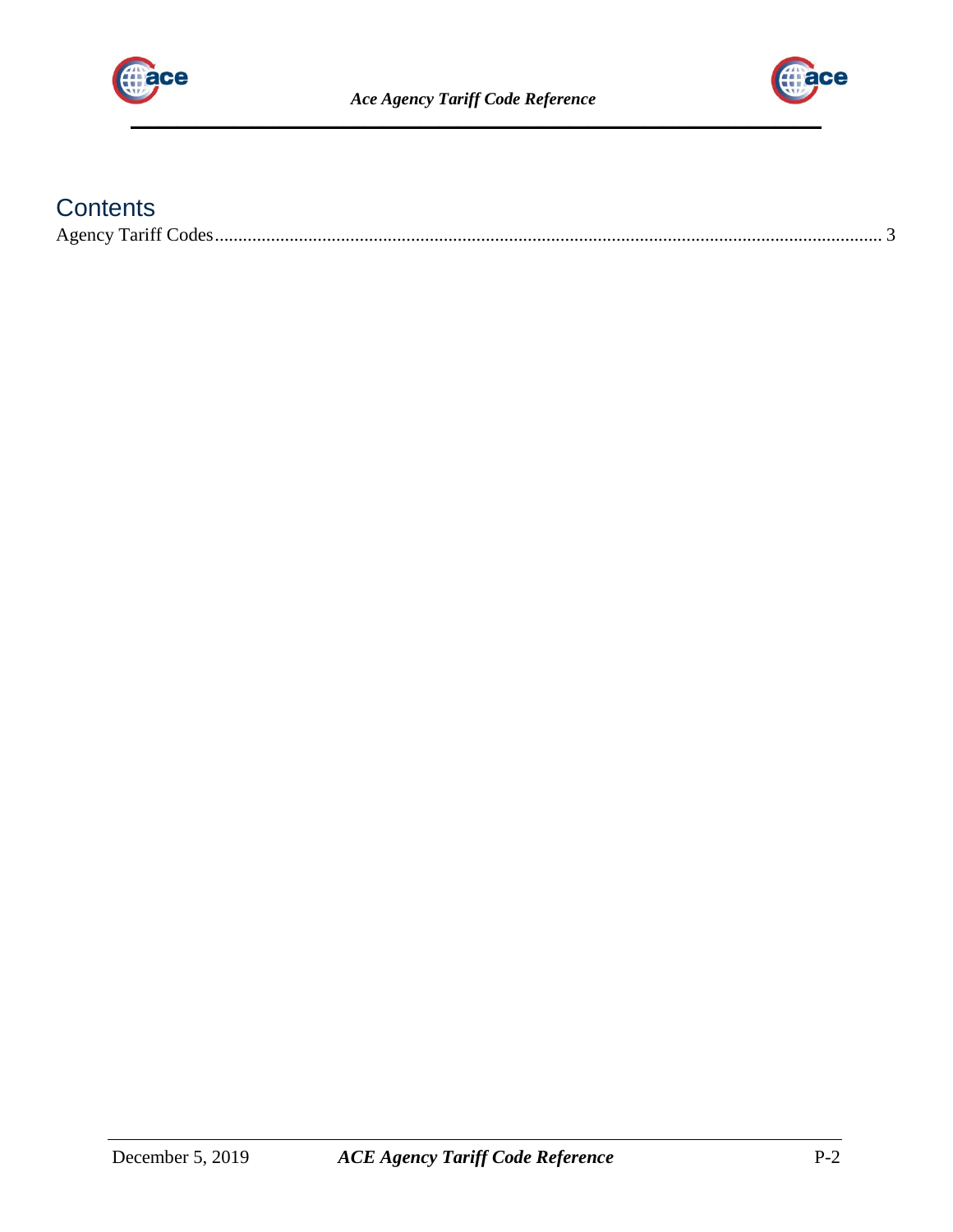



## <span id="page-2-0"></span>Agency Tariff Codes

As of July 29, 2015, DDTC (Directorate of Defense Trade Controls) and ATF (Bureau of Alcohol, Tobacco, Firearms and Explosives) will not be providing tariff flags.

NOTE: The definition of the HTS flags has been expanded. They still maintain the MUST and MAY designations. An HTS flag may also be created by an agency to restrict submission to allow only a specific set of disclaim codes for an HTS, as needed.

In all cases, the following rule logic must not be violated: The triplet of HTS code, Agency code, and Program code must always yield one HTS flag.

Unless otherwise noted in a PGAs Implementation Guide, or called out below, all disclaim codes are allowed for all PGAs.

| <b>Tariff</b><br><b>Flag</b><br>Code | <b>Agency</b><br><b>Code</b> | <b>R= Required</b><br>$M = May$ be<br><b>Required</b> | Program<br>Code                                             | <b>Tariff Flag Code Definition</b>                                              |
|--------------------------------------|------------------------------|-------------------------------------------------------|-------------------------------------------------------------|---------------------------------------------------------------------------------|
| EP1                                  | <b>EPA</b>                   | M                                                     | <b>ODS</b>                                                  | Ozone Depleting Substances specific data may be required                        |
| EP <sub>2</sub>                      | <b>EPA</b>                   | ${\sf R}$                                             | <b>ODS</b>                                                  | Ozone Depleting Substances specific data is required                            |
| EP3                                  | <b>EPA</b>                   | M                                                     | <b>VNE</b>                                                  | Vehicle and Engines specific data may be required                               |
| EP4                                  | EPA                          | $\mathsf{R}$                                          | <b>VNE</b>                                                  | Vehicle and Engines specific data is required                                   |
| EP5                                  | <b>EPA</b>                   | M                                                     | PS1<br>PS <sub>2</sub><br>PS3                               | Pesticides specific data may be required                                        |
| EP <sub>6</sub>                      | <b>EPA</b>                   | ${\sf R}$                                             | PS1<br>PS <sub>2</sub><br>PS3                               | Pesticides specific data is required                                            |
| EP7                                  | <b>EPA</b>                   | M                                                     | TS1                                                         | Toxic Substances Control Act specific data may be required                      |
| EP8                                  | <b>EPA</b>                   | $\mathsf{R}$                                          | TS1                                                         | Toxic Substances Control Act specific data is required                          |
| FS3                                  | FSI                          | M                                                     | FSI                                                         | FSIS data may be required. Applicable to all FSIS programs                      |
| FS4                                  | FSI                          | $\mathsf{R}$                                          | FSI                                                         | FSIS data is required. Applicable to all FSIS programs                          |
| NM1                                  | <b>NMF</b>                   | ${\sf M}$                                             | 370                                                         | 370 specific data may be required                                               |
| NM <sub>2</sub>                      | <b>NMF</b>                   | $\mathsf R$                                           | 370                                                         | 370 specific data is required                                                   |
| NM <sub>3</sub>                      | <b>NMF</b>                   | M                                                     | <b>AMR</b>                                                  | Antarctic Marine Living Resources specific data may be required                 |
| NM4                                  | <b>NMF</b>                   | R                                                     | AMR                                                         | Antarctic Marine Living Resources specific data is required                     |
| NM <sub>5</sub>                      | <b>NMF</b>                   | M                                                     | <b>HMS</b>                                                  | Highly Migratory Species specific data may be required                          |
| NM <sub>6</sub>                      | <b>NMF</b>                   | R                                                     | <b>HMS</b>                                                  | Highly Migratory Species specific data is required                              |
| NM <sub>8</sub>                      | <b>NMF</b>                   | $\mathsf{R}$                                          | <b>SIM</b>                                                  | Seafood Import Monitoring Program specific data is required                     |
| DT1                                  | <b>NHT</b>                   | M                                                     | <b>MVS</b><br><b>REI</b><br><b>TPE</b><br>OEI<br><b>OFF</b> | DOT/National Highway Traffic Safety Administration HS-7 data<br>may be required |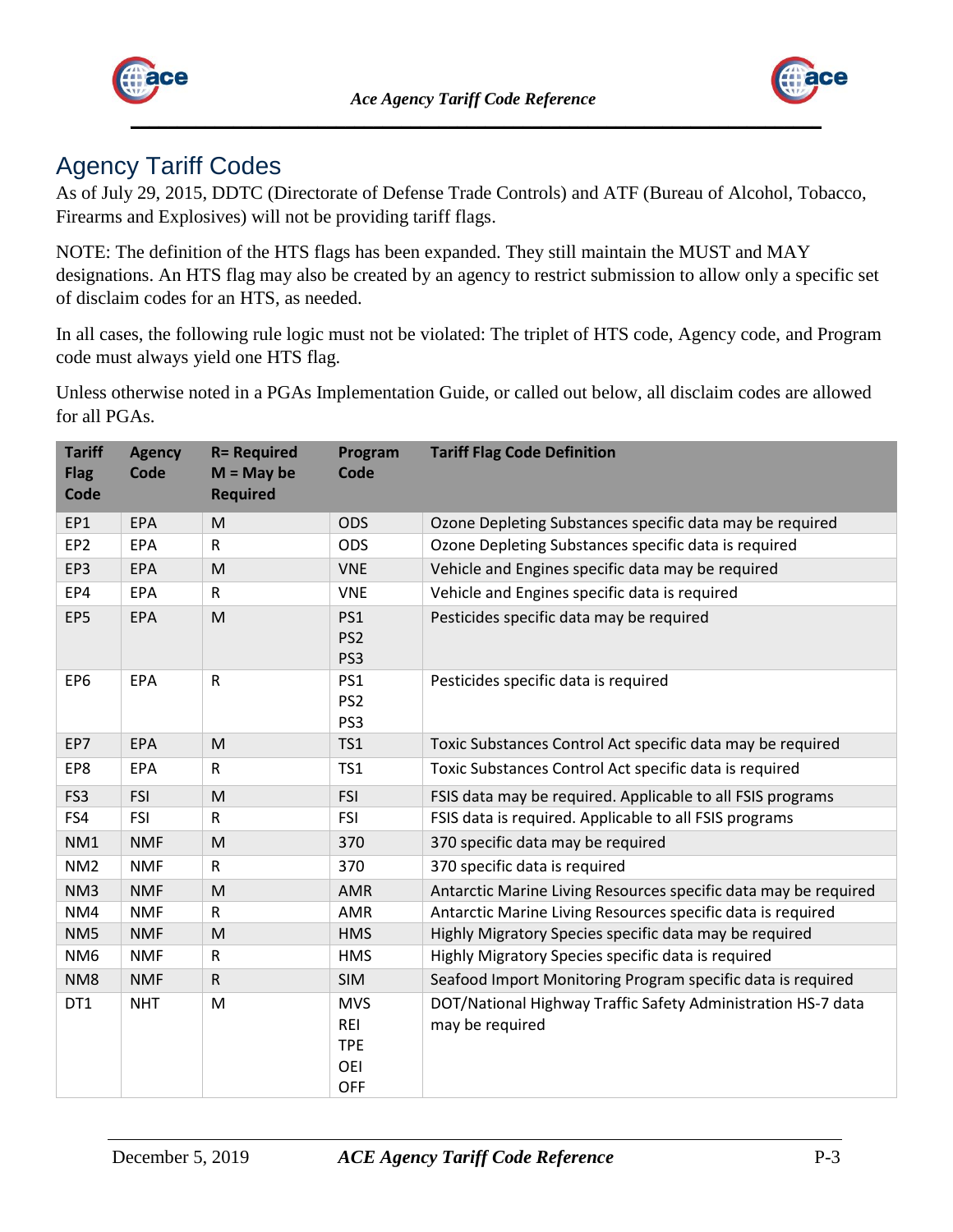



| <b>Tariff</b><br><b>Flag</b><br>Code | <b>Agency</b><br>Code | <b>R= Required</b><br>$M = May$ be<br><b>Required</b> | Program<br>Code                                                                                              | <b>Tariff Flag Code Definition</b>                                                  |
|--------------------------------------|-----------------------|-------------------------------------------------------|--------------------------------------------------------------------------------------------------------------|-------------------------------------------------------------------------------------|
| DT <sub>2</sub>                      | <b>NHT</b>            | $\mathsf{R}$                                          | <b>MVS</b><br><b>REI</b><br><b>TPE</b><br>OEI<br><b>OFF</b>                                                  | DOT/National Highway Traffic Safety Administration HS-7 data is<br>required         |
| AL1                                  | APH                   | M                                                     | <b>APL</b>                                                                                                   | Lacey Act specific data may be required                                             |
| AL <sub>2</sub>                      | APH                   | $\mathsf{R}$                                          | APL                                                                                                          | Lacey Act specific data is required                                                 |
| FD1                                  | <b>FDA</b>            | ${\sf M}$                                             | <b>BIO</b><br>cos<br><b>DEV</b><br><b>DRU</b><br><b>FOO</b><br><b>RAD</b><br><b>TOB</b><br><b>VME</b>        | FDA data may be required 801(a)                                                     |
| FD <sub>2</sub>                      | <b>FDA</b>            | ${\sf R}$                                             | <b>BIO</b><br>cos<br><b>DEV</b><br><b>DRU</b><br><b>FOO</b><br><b>RAD</b><br><b>TOB</b><br>VME               | FDA data Required 801(a)                                                            |
| FD <sub>3</sub>                      | <b>FDA</b>            | ${\sf M}$                                             | <b>BIO</b><br>COS<br><b>DEV</b><br><b>DRU</b><br><b>FOO</b><br><b>RAD</b><br><b>TOB</b><br><b>VME</b>        | FDA Prior Notice Data may be required 801(m)                                        |
| FD4                                  | <b>FDA</b>            | ${\sf R}$                                             | <b>BIO</b><br><b>COS</b><br><b>DEV</b><br><b>DRU</b><br><b>FOO</b><br><b>RAD</b><br><b>TOB</b><br><b>VME</b> | FDA Prior Notice Data is required 801(m)                                            |
| AM1                                  | AMS                   | ${\sf M}$                                             | $\mathsf{E}\mathsf{G}$                                                                                       | USDA/Agricultural Marketing Service Data related to egg<br>products may be required |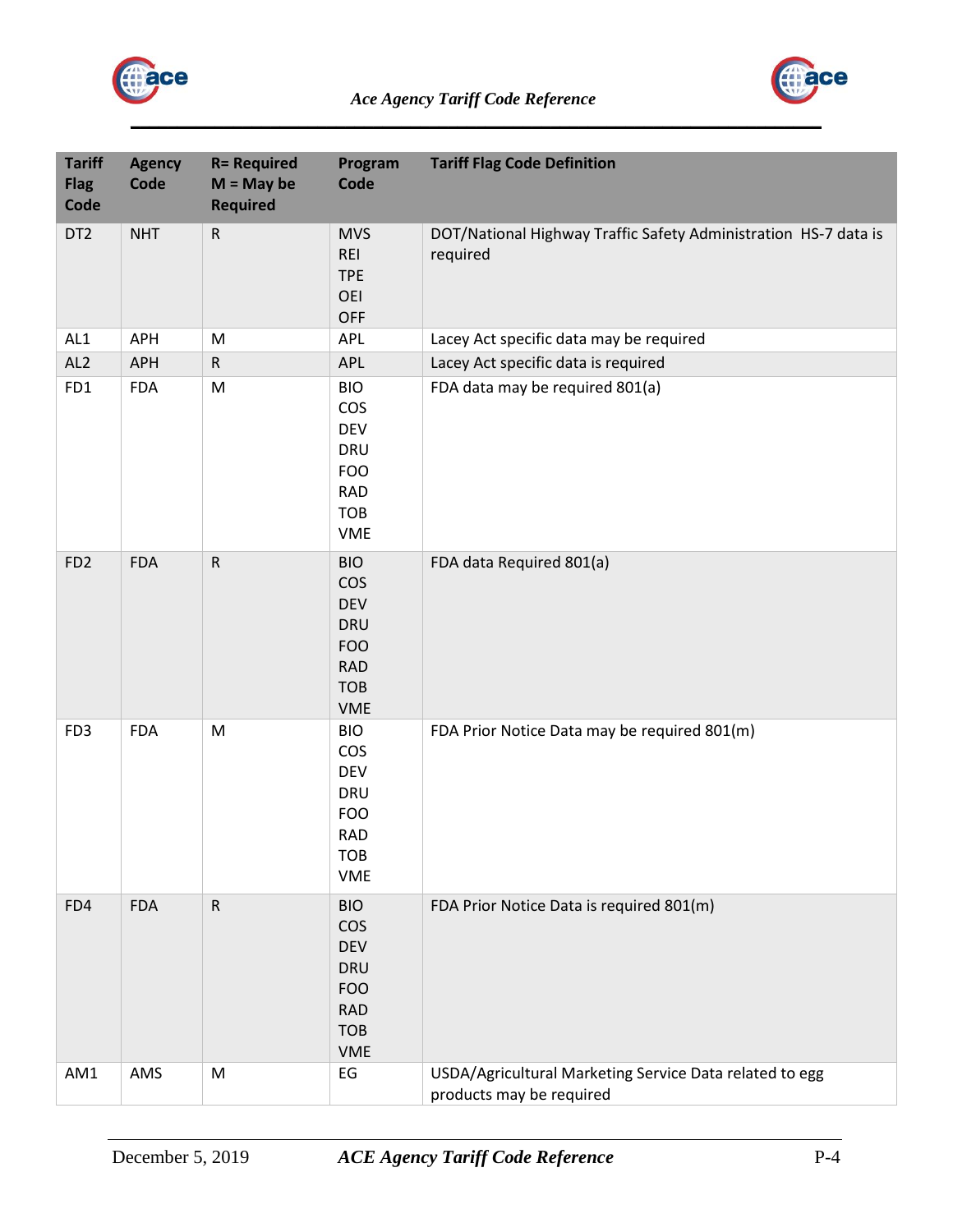



| <b>Tariff</b><br><b>Flag</b><br>Code | <b>Agency</b><br>Code | <b>R= Required</b><br>$M = May$ be<br><b>Required</b> | Program<br>Code                                      | <b>Tariff Flag Code Definition</b>                                                                                                                          |
|--------------------------------------|-----------------------|-------------------------------------------------------|------------------------------------------------------|-------------------------------------------------------------------------------------------------------------------------------------------------------------|
| AM <sub>2</sub>                      | AMS                   | $\mathsf{R}$                                          | EG                                                   | USDA/Agricultural Marketing Service Data Related to shell eggs is<br>required                                                                               |
| AM3                                  | AMS                   | M                                                     | <b>MO</b>                                            | USDA/Agricultural Marketing Service Data Related to marketing<br>orders may be required                                                                     |
| AM4                                  | AMS                   | ${\sf R}$                                             | <b>MO</b>                                            | USDA/Agricultural Marketing Service Data Related to marketing<br>orders is required                                                                         |
| AM6                                  | AMS                   | ${\sf R}$                                             | PN                                                   | USDA/Agriculture Marketing Service Data related to peanuts is<br>required                                                                                   |
| AM7                                  | AMS                   | M                                                     | OR                                                   | USDA/Agriculture Marketing Service Data related to organics may<br>be required                                                                              |
| AM8                                  | AMS                   | ${\sf R}$                                             | <b>OR</b>                                            | USDA/Agriculture Marketing Service Data related to organics is<br>required                                                                                  |
| TB1                                  | <b>TTB</b>            | ${\sf M}$                                             | <b>BER</b><br><b>WIN</b><br><b>DSP</b><br><b>TOB</b> | TTB data may be required. Applicable to all TTB programs.                                                                                                   |
| TB <sub>2</sub>                      | <b>TTB</b>            | ${\sf R}$                                             | <b>BER</b><br><b>WIN</b><br><b>DSP</b><br><b>TOB</b> | TTB data is required. Applicable to all TTB programs.                                                                                                       |
| TB <sub>3</sub>                      | <b>TTB</b>            | ${\sf M}$                                             | <b>BER</b><br><b>WIN</b><br><b>DSP</b><br><b>TOB</b> | TTB data may be required, which can only be disclaimed using<br>codes A or C                                                                                |
| AQ1                                  | <b>APH</b>            | M                                                     | AAC<br><b>APQ</b><br>AVS<br>ABS                      | APHIS data may be required                                                                                                                                  |
| AQ <sub>2</sub>                      | <b>APH</b>            | $\mathsf R$                                           | <b>AAC</b><br>APQ<br><b>AVS</b><br>ABS               | APHIS data is required                                                                                                                                      |
| OM <sub>1</sub>                      | <b>OMC</b>            | M                                                     | OMC                                                  | U.S. Department of State, Bureau of Oceans and International<br>Environmental and Scientific Affairs, Office of Marine<br>Conservation data may be required |
| OM <sub>2</sub>                      | <b>OMC</b>            | ${\sf R}$                                             | OMC                                                  | U.S. Department of State, Bureau of Oceans and International<br>Environmental and Scientific Affairs, Office of Marine<br>Conservation data is required     |
| FW1                                  | <b>FWS</b>            | M                                                     | <b>FWS</b>                                           | U.S. Fish and Wildlife Service data may be required, which can<br>only be disclaimed using codes C, D or E                                                  |